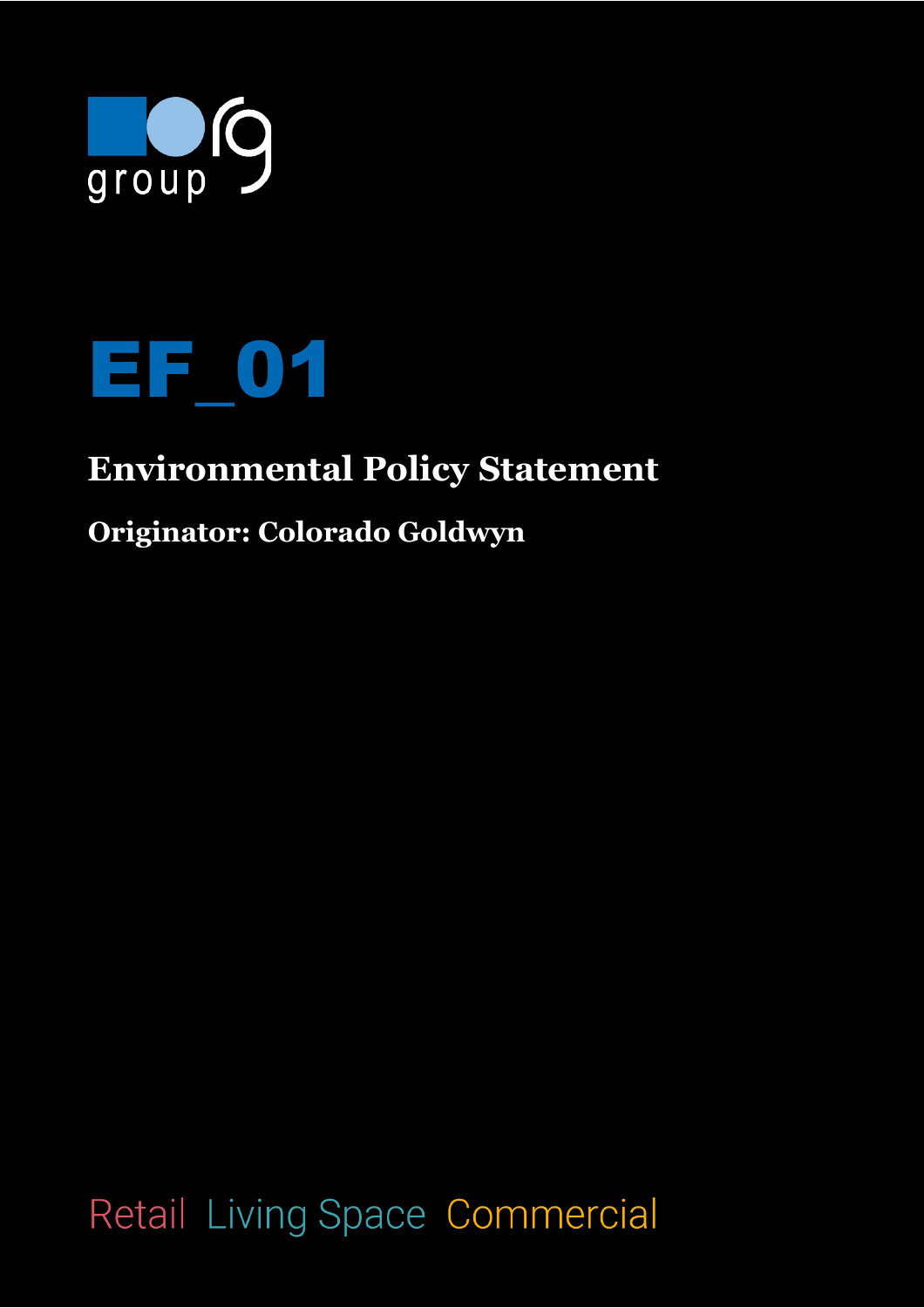## **Document Control**

This document will be issued to all relevant parties. All amendments will be issued to the relevant parties by means of a RG Group document transmittal sheet.

| <b>Revision</b> | <b>Date</b> | <b>Description of amendments/changes</b>                                                                                                                                                                                                                                               | <b>Authorised by:</b> |
|-----------------|-------------|----------------------------------------------------------------------------------------------------------------------------------------------------------------------------------------------------------------------------------------------------------------------------------------|-----------------------|
| $00\,$          | Aug 2008    | Created as part of EMS development                                                                                                                                                                                                                                                     | CG                    |
| 01              | May 2009    | Updated to reflect compliance with all legal<br>and other requirements to meet IS014001<br>standard                                                                                                                                                                                    | CG                    |
| 02              | Jan 2011    | Updated following annual review                                                                                                                                                                                                                                                        | CG                    |
| 03              | Jan 2012    | Updated following annual review                                                                                                                                                                                                                                                        | CG                    |
| 04              | Jan 2013    | Updated following annual review                                                                                                                                                                                                                                                        | CG                    |
| 05              | Jan 2014    | Updated following annual review - added in<br>water reduction, life cycle, responsible<br>sourcing and sustainable materials                                                                                                                                                           | CG                    |
| 06              | Jan 2015    | Updated following annual review                                                                                                                                                                                                                                                        | CG                    |
| 07              | Jan 2016    | Updated following annual review                                                                                                                                                                                                                                                        | CG                    |
| 08              | Feb 2016    | Updated to meet 2015 standard migration -<br>added in business processes paragraph 1,<br>activities and services paragraph 2, positive<br>impact paragraph 3, updated bullet points -<br>2015 standard, all sites, added in biodiversity,<br>final paragraph add in interested parties | CG                    |
| 09              | Jan 2017    | Updated following annual review                                                                                                                                                                                                                                                        | CG                    |
| 10              | Jan 2018    | Updated with new MD and following annual<br>review and 2015 standard included                                                                                                                                                                                                          | CG                    |
| 11              | Jan 2019    | Updated only in terms of signature for 2019                                                                                                                                                                                                                                            | CG                    |
| 12              | Jan 2020    | Resigned for 2020 year, all up to date                                                                                                                                                                                                                                                 | CG                    |
| 13              | Jan 2021    | Resigned for 2021, all up to date                                                                                                                                                                                                                                                      | LJ                    |
| 14              | Feb 2021    | Updated to include both MDs                                                                                                                                                                                                                                                            | LJ                    |
| 15              | Dec 2021    | MD signature updated                                                                                                                                                                                                                                                                   | LJ                    |